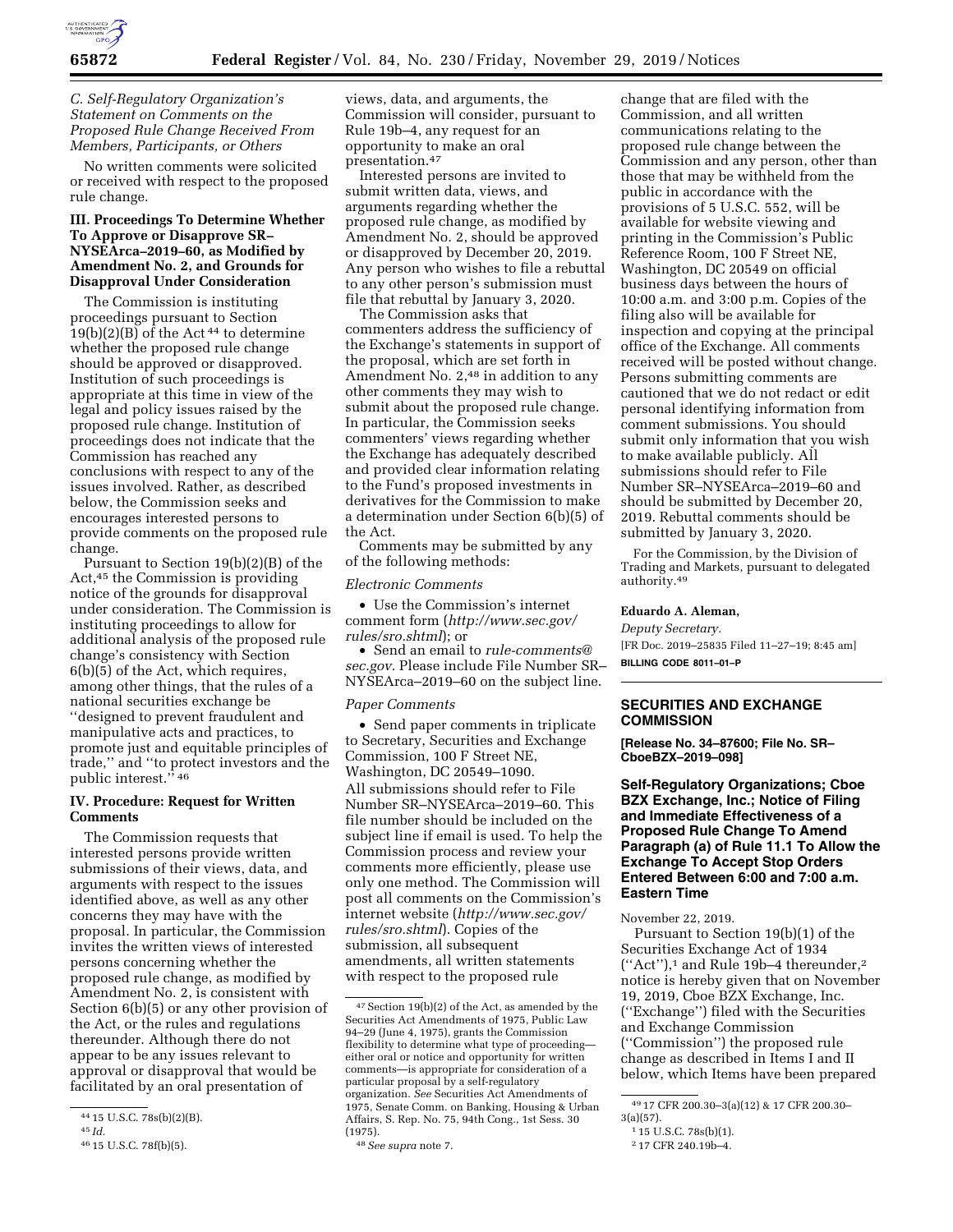by the Exchange. The Commission is publishing this notice to solicit comments on the proposed rule change from interested persons.

# **I. Self-Regulatory Organization's Statement of the Terms of Substance of the Proposed Rule Change**

Cboe BZX Exchange, Inc. (''BZX'' or the ''Exchange'') is filing with the Securities and Exchange Commission (the ''Commission'') a proposed rule change to amend paragraph (a) of Rule 11.1 to allow the Exchange to accept Stop Orders entered between 6:00 and 7:00 a.m. Eastern Time. The text of the proposed rule change is provided in Exhibit 5.

The text of the proposed rule change is also available on the Exchange's website (*[http://markets.cboe.com/us/](http://markets.cboe.com/us/equities/regulation/rule_filings/bzx/) [equities/regulation/rule](http://markets.cboe.com/us/equities/regulation/rule_filings/bzx/)*\_*filings/bzx/*), at the Exchange's Office of the Secretary, and at the Commission's Public Reference Room.

# **II. Self-Regulatory Organization's Statement of the Purpose of, and Statutory Basis for, the Proposed Rule Change**

In its filing with the Commission, the Exchange included statements concerning the purpose of and basis for the proposed rule change and discussed any comments it received on the proposed rule change. The text of these statements may be examined at the places specified in Item IV below. The Exchange has prepared summaries, set forth in sections A, B, and C below, of the most significant aspects of such statements.

# *A. Self-Regulatory Organization's Statement of the Purpose of, and Statutory Basis for, the Proposed Rule Change*

#### 1. Purpose

The Exchange proposes to amend paragraph (a) of Rule 11.1 to allow the Exchange to accept Stop Orders 3 entered between 6:00 and 7:00 a.m. Eastern Time.

Paragraph (a) of Rule 11.1 provides that orders entered between 6:00 a.m. and 7:00 a.m. Eastern Time are not eligible for execution until the start of the Early Trading Session,<sup>4</sup> Pre-Opening

Session<sup>5</sup> or Regular Trading Hours,<sup>6</sup> depending on the Time in Force selected by the User.7 Paragraph (a) also provides that the Exchange will not accept certain orders 8 entered prior to 7:00 a.m. Eastern Time including BZX Market Orders 9 that are not Eligible Auction Orders as defined in Rule 11.23(a)(8).10 BZX Market Orders that are not Eligible Auction Orders are rejected by the Exchange prior to 7:00 a.m. Eastern Time because BZX Market Orders are not eligible to trade prior to the start of Regular Trading Hours and such orders are generally not designated to queue for later entry onto the Exchange's order book. Rather, BZX Market Orders that are not Eligible Auction Orders are designed to immediately execute at the NBBO when the order reaches the Exchange, and thus are generally intended for entry during a trading session where continuous trading is occurring. Alternatively, other order types and modifiers, such as BZX Market Orders with a Time in Force of RHO and Limit Orders,11 including Stop Limit Orders,12

<sup>5</sup> See Exchange Rule 1.5(r).<br><sup>6</sup> See Exchange Rule 1.5(w).<br><sup>7</sup> See Exchange Rule 1.5(cc).<br><sup>8</sup> Specifically, Exchange Rule11.1(a) provides that BZX Post Only Orders, Partial Post Only at Limit Orders, Intermarket Sweep Orders (''ISOs''), BZX Market Orders that are not Eligible Auction Orders as defined in Rule 11.23(a)(8), Minimum Quantity Orders that also include a Time in Force of Regular Hours Only, and all orders with a Time in Force of Immediate-or-Cancel (''IOC'') or Fill-or-Kill (''FOK'') are not accepted if entered prior to 7:00 a.m. Eastern Time.

9A BZX Market Order is an ''order to buy or sell a stated amount of a security that is to be executed at the NBBO when the order reaches the Exchange. BZX market orders shall not trade through Protected Quotations. . .BZX Market Orders are not eligible for execution during the Early Trading Session, Pre-Opening Session or the After Hours Trading Session.'' *See* Exchange Rule 11.9(a)(2).

10Exchange Rule 11.23(a)(8) provides that the term 'Eligible Auction Order' means any Market on Open (''MOO''), Limit on Open (''LOO''), Late Limit on Open (''LLOO''), Market on Close (''MOC''), Limit on Close (''LOC''), or Late Limit on Close (''LLOC'') order that is entered in compliance with its respective cutoff for an Opening or Closing Auction, any Regular Hours Only (''RHO'') order prior to the Opening Auction, any limit or market order not designated to exclusively participate in the Closing Auction entered during the Quote-Only Period of an IPO Auction subject to the below restrictions, and any limit or market order not designated to exclusively participate in the Opening or Closing Auction entered during the Quote-Only Period of a Halt Auction.''

11A Limit Order is an ''order to buy or sell a stated amount of a security at a specified price or better.'' *See* Exchange Rule 11.9(a)(1).

12A Stop Limit Order is ''an order that becomes a limit order when the stop price is elected. A Stop Limit Order to buy is elected when the consolidated last sale in the security occurs at, or above, the specified stop price. A Stop Limit Order to sell becomes a sell limit order when the consolidated last sale in the security occurs at, or below, the specified stop price.'' *See* Exchange Rule  $11.9(c)(17)$ .

are allowed for entry on the Exchange between 6:00 and 7:00 a.m. Eastern Time as those order types and modifiers are consistent with an order designated to queue for later entry on to the Exchange's order book. Specifically, any RHO order entered prior to the Opening Auction meets the definition of an Eligible Auction Order,<sup>13</sup> and BZX Market Orders with a Time in Force of RHO are effectively for use in the Opening Auction and are cancelled if not executed in the Opening Auction.14 Therefore, BZX Market Orders with a Time in Force of RHO would be queued until the start of the regular trading session for participation in the Opening Auction. Similarly, the stop price of a Stop Limit Order can only be triggered by a consolidated last sale eligible trade.15 Therefore, a Stop Limit Order would be queued until the time the stop price of the order is triggered by a consolidated last sale eligible trade occurring Regular Trading Hours.

As proposed, the amendment would allow the Exchange to accept Stop Orders entered between 6:00 and 7:00 a.m. Eastern Time, which is consistent with an order designated to queue for later entry on to the Exchange's order book. Similar to a Stop Limit Order, the stop price of a Stop Order can only be triggered by a consolidated last sale eligible trade.16 Therefore, a Stop Order can only become a BZX Market Order after at least the start of Regular Trading Hours. Further, Stop Orders entered on the Exchange between 6:00 and 7:00 a.m. Eastern Time would behave similar to Stop Limit Orders between the time of entry up to at least the start of Regular Trading Hours.

### 2. Statutory Basis

The Exchange believes the proposed rule change is consistent with the Securities Exchange Act of 1934 (the ''Act'') and the rules and regulations thereunder applicable to the Exchange and, in particular, the requirements of Section 6(b) of the Act.<sup>17</sup> Specifically, the Exchange believes the proposed rule change is consistent with the Section  $6(b)(\overline{5})^{18}$  requirements that the rules of an exchange be designed to promote just and equitable principles of trade, to foster cooperation and coordination with persons engaged in regulating,

- 15*See* supra note 11.
- 16*See* supra note 3.

<sup>3</sup>A Stop Order is an order that becomes a BZX market order when the stop price is elected. A Stop Order to buy is elected when the consolidated last sale in the security occurs at, or above, the specified stop price. A Stop Order to sell is elected when the consolidated last sale in the security occurs at, or below, the specified stop price. *See* Exchange Rule 11.9(c)(16).

<sup>4</sup>*See* Exchange Rule 1.5(ee).

<sup>13</sup>*See* supra note 12.

<sup>14</sup>An order with a Time in Force of RHO is a limit or market order that is designated for execution only during Regular Trading Hours, which includes the Opening Auction and Closing Auction. *See*  Exchange Rule 11.9(b)(7).

<sup>17</sup> 15 U.S.C. 78f(b).

<sup>18</sup> 15 U.S.C. 78f(b)(5).